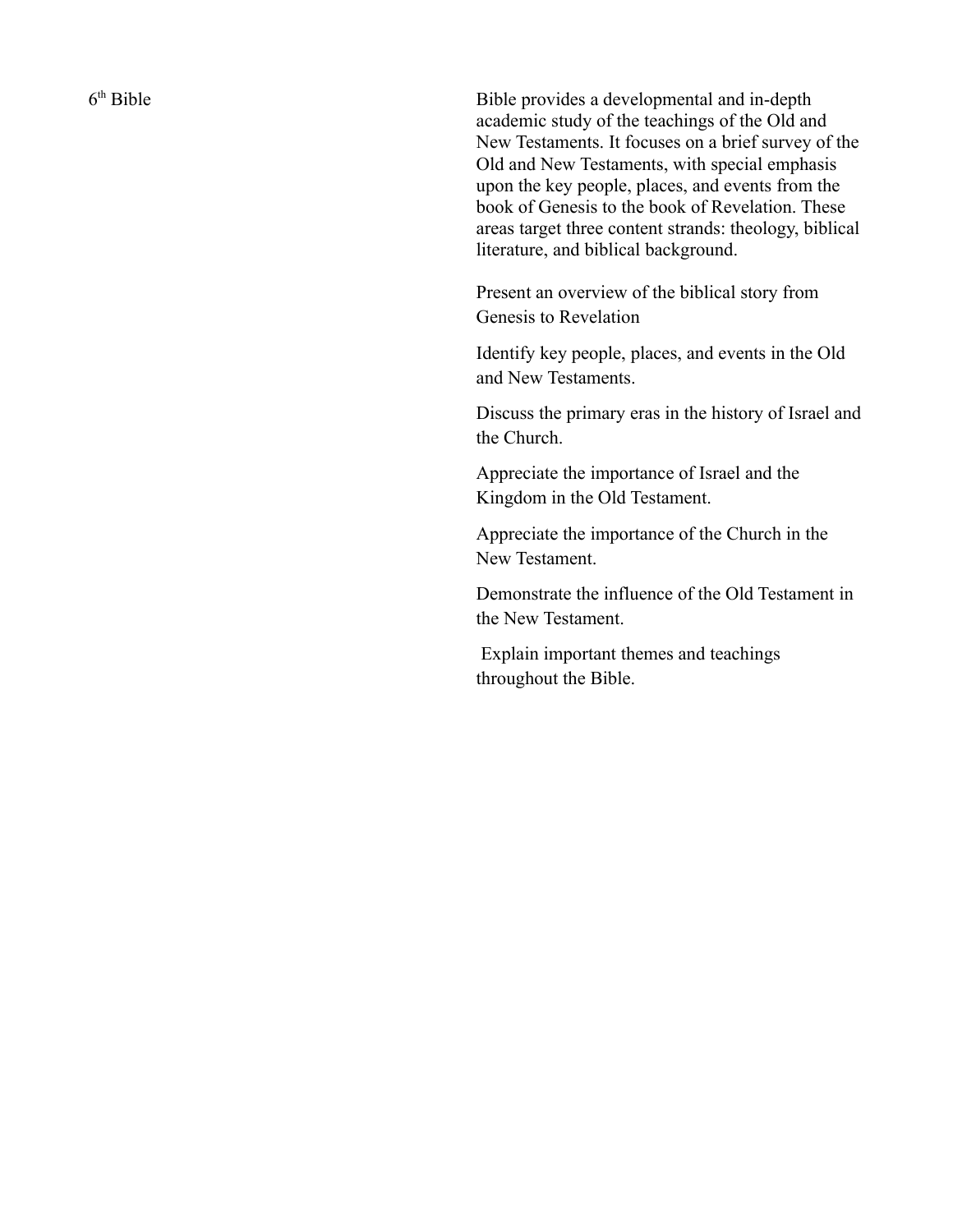Language Arts continues to build on the sequential development and integration of communication skills in four major areas—reading, writing, speaking, and listening. After completion of course assignments within the course, student understanding will be deepened in the following ways:

Differentiate and identify common parts of speech

Use efficient grammar including punctuation, diction, capitalization, and syntax

Analyze something read to find vocabulary, relationships, and comparisons with context

Write accurately in different forms including letters and use of outside research

Recognize propaganda, facts, and opinions in news stories

Identify different forms of literature in both fiction and nonfiction

Establish a purpose for reading a passage and adjust reading strategies accordingly

Differentiate and write different forms of poetry using figurative language

Link Bible stories and passages to different forms of traditional literature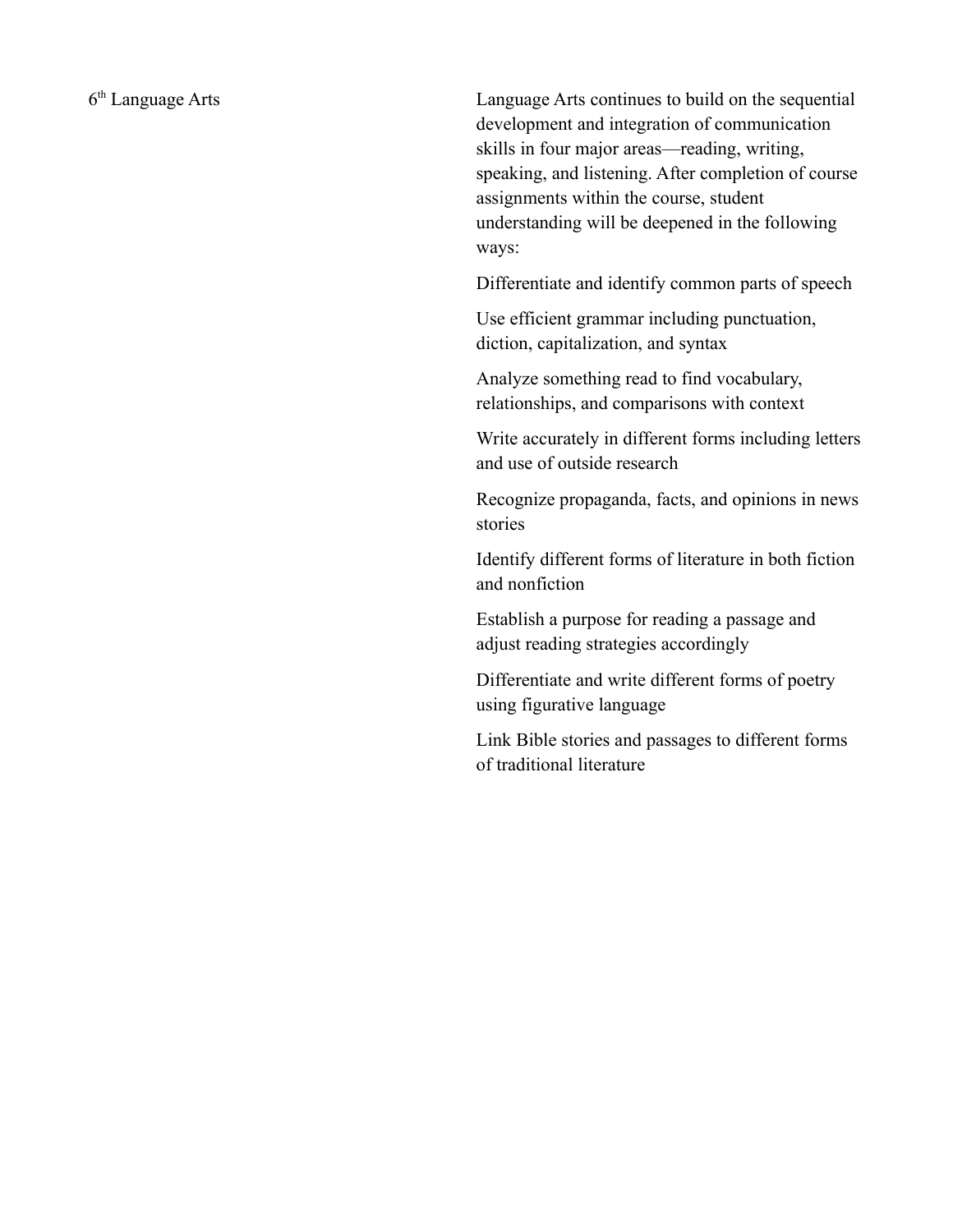$6<sup>th</sup>$  Math

Math is a full-year elementary math course focusing on number skills and numerical literacy, with an introduction to rational numbers and the skills needed for algebra. In it, students will gain solid experience with number theory and operations, including decimals and fractions. This course also integrates ratio relationships and proportional reasoning throughout the units, as well as introduces students to geometric and statistical concepts.

Identify, compare, and calculate problems with decimal numbers

Identify, reduce, compare, and represent fractions

Use division to solve problems involving fractions

Use ratios to solve problems, interpret data, and make comparisons

Use rates and percentages to solve problems

Calculate the measurements of geometric shapes

Identify and use rational numbers and their opposite

Identify, use, and compare expressions

Translate, write, and solve equations involving addition, subtraction, multiplication, and division

Interpret and describe data presented in various graphs

Review skills and concepts from throughout the course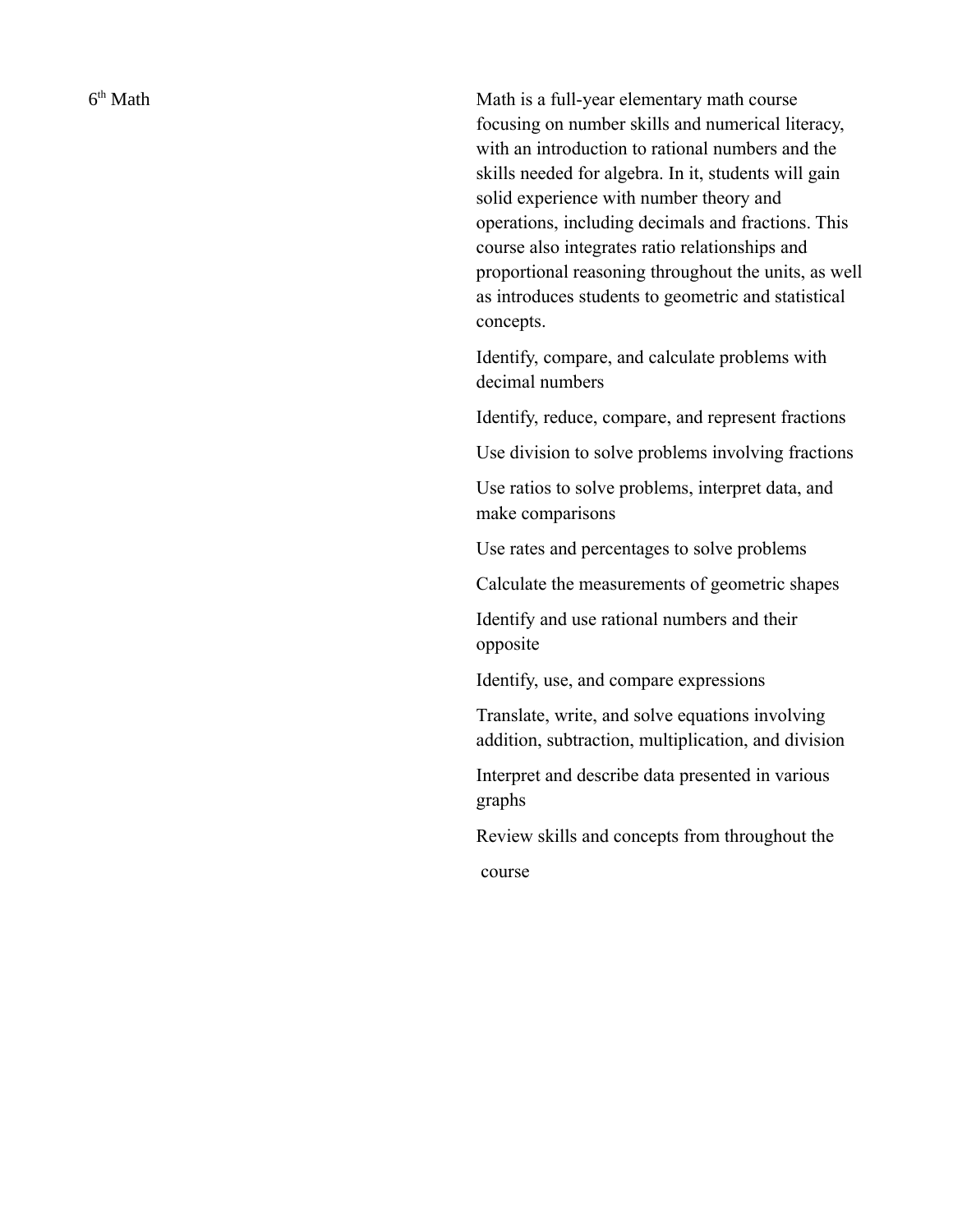6<sup>th</sup> Science

Science is a basic intermediate course intended to expose students to the designs and patterns in God's physical universe. This course expands on the Science elementary courses, providing a broad survey of the major areas of science. Some of the areas covered in Science include the study of plant and animal systems, plant and animal behavior, genetics, the structure of matter, light and sound, kinematics, planet Earth, the solar system, and astronomy.

The course seeks to develop the student's ability to understand and participate in scientific inquiry. The units contain experiments and projects to capitalize on children's natural curiosity. The student will explore, observe, and manipulate everyday objects and materials in their environment. Students at this level should begin to understand interrelationships between organisms, recognize patterns in ecosystems, and become aware of the cellular dimensions of living systems. Collectively, this should help students develop and build on their subject-matter knowledge base.

## **Upon completion of the course, students should be able to do the following:**

Use their main senses for observation of the world around them. Describe the different systems in plants and animals. Explain the different ways plants and animals behave. Explain how Mendel used observation to develop his theories. Demonstrate a basic knowledge of chemical structure and the periodic table. Discuss light and sound waves. Describe motion as it relates to force and work. Explain how time and season are related to the rotation and revolution of the earth. Identify common stars and constellations. 6 th Social Studies